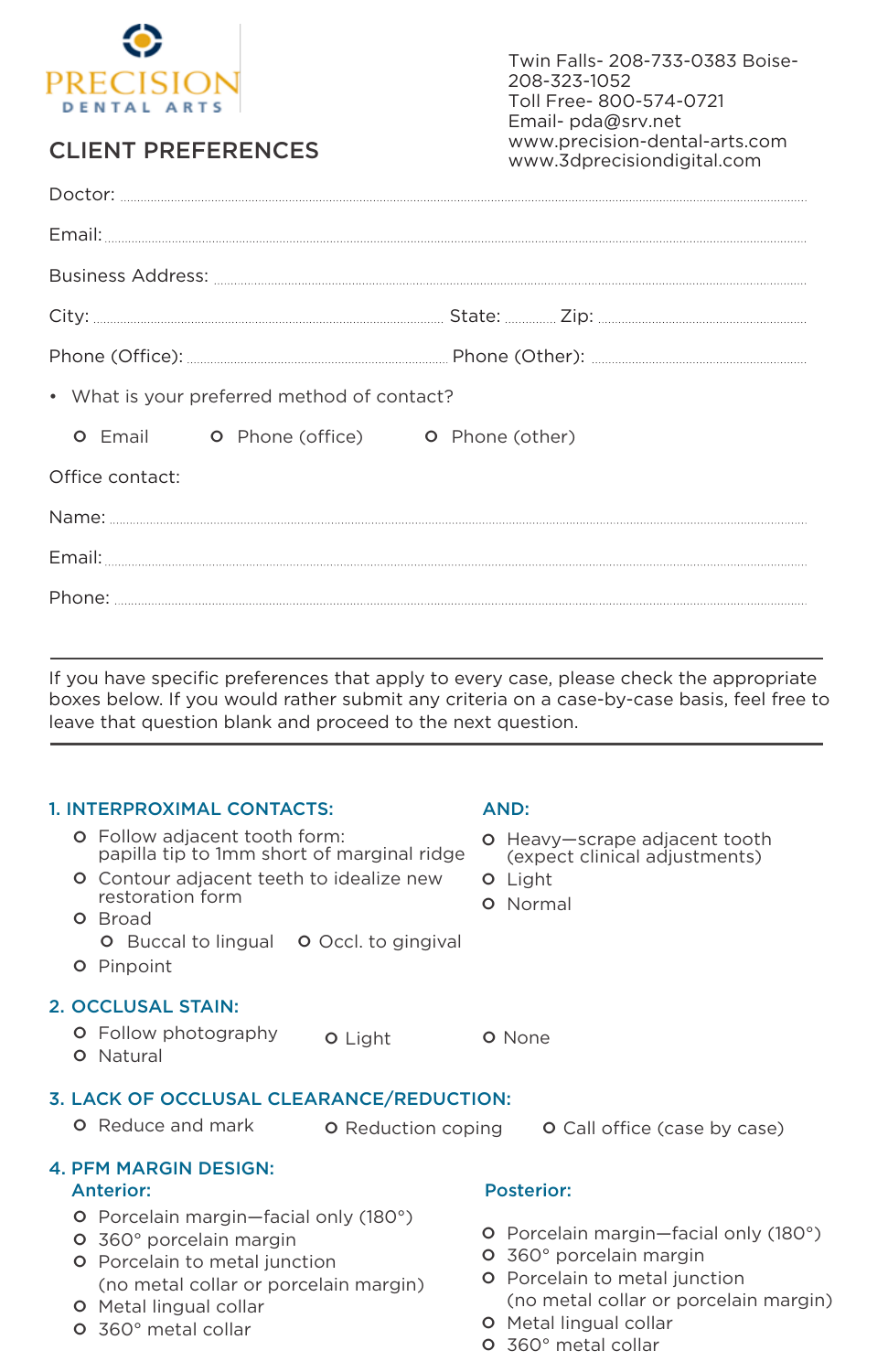### 5. BRIDGE PONTIC DESIGN: Anterior: Posterior:

- **O** Ovate
- **O** Modified ridge lap
- **O** Ridge lap
- **O** Smooth ridge only
- **O** No ridge adjustments

### 6. DIAGNOSTIC WAX-UPS:

### In addition to wax-up, please provide:

- **O** Stone cast of wax-up
- **O** Copyplast of wax-up
- ° Silicone matrix (can act as temporary matrix or a reduction guide)

### 7. ANTERIOR TOOTH FORM, EMBRASURES AND ARRANGEMENT:

- **O** Follow photographs provided
- **O** Follow pre-operative cast
- ° Follow "go by" cast
- **O** Case specific
- ° No incisal characteristics (flat edge)
- ° Prefers incisal characteristics (irregularities)

### 8. TRANSLUCENCY CHOICE:

- **O** Select on all posterior units
- **O** Original on all posterior units
- **O** Select on all anterior units
- **O** Original on all anterior units
- **O** Master on all anterior units

### 9. IMPLANT RESTORATIONS Implant Abutments:

- ° Always use corresponding components to same manufacturer as implant
- **O** Stock abutments
	- ° Titanium
	- O Zirconia
- **O** Custom abutments
	- **O** Titanium
	- **O** Zirconia
	- **O** UCLA type: **O** Metal **O** Metal with ceramic

### Multiple Adjacent Implant Restorations:

- **O** Always split units
- **O** Never split units
- **O** Case specific

- **O** Ovate
- **O** Modified ridge lap
- **O** Ridge lap
- **O** Smooth ridge only
- **O** No ridge adjustments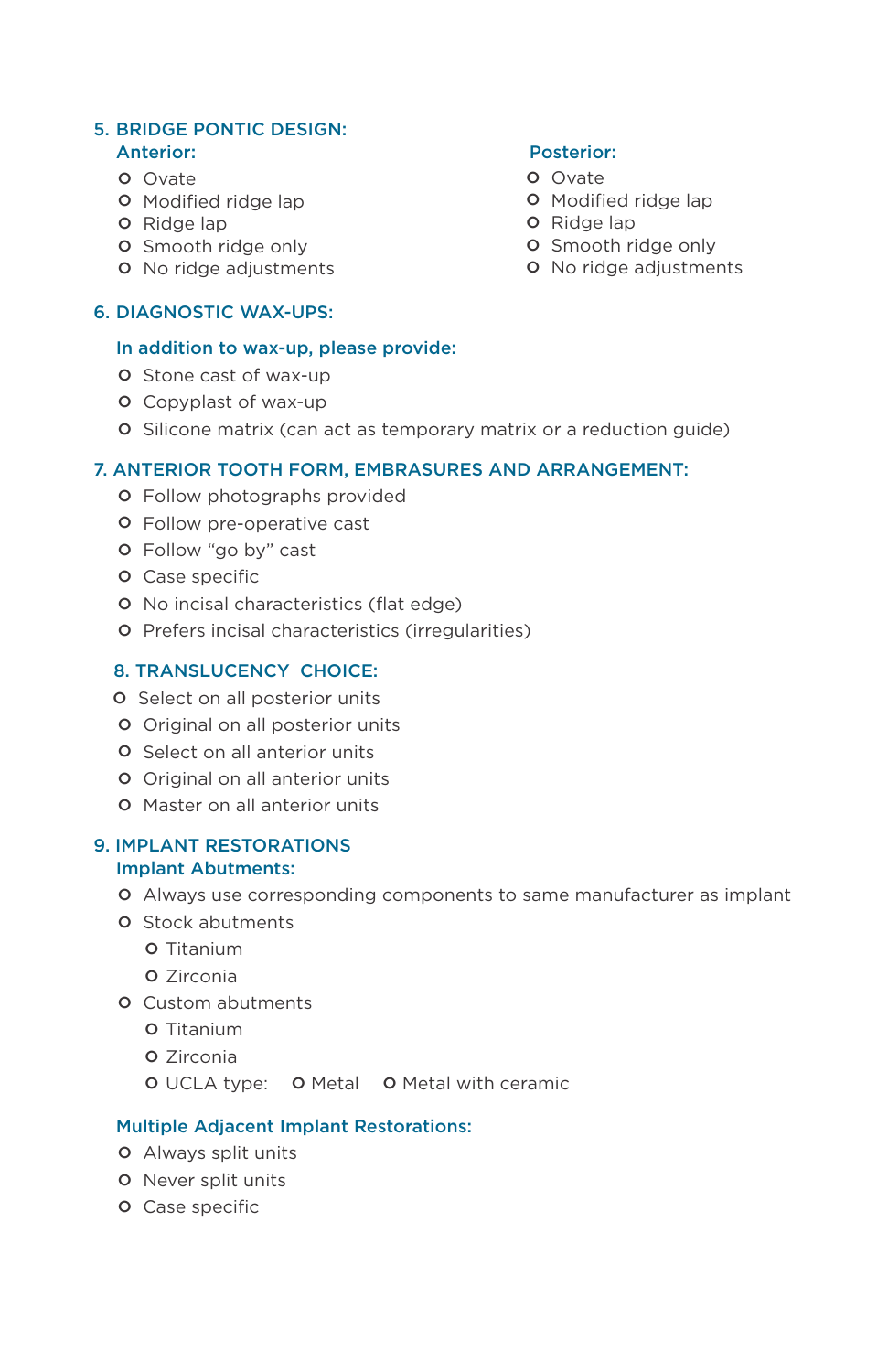### 10. MATERIAL CHOICE—ANTERIOR CROWNS:

- **O** Leucite (Empress, Authentic)
- ° Lithium Disilicate (e.max)
- ° Zirconia framework with ceramic layering (PFZr)
- O PFM

### 11. MATERIAL CHOICE—POSTERIOR CROWNS:

- ° Lithium Disilicate (e.max)
- ° All zirconia—full contour
- ° Zirconia framework with ceramic layering (PFZr)
- O PFM
	- **O** Metal occlusal
	- **O** Porcelain occlusal
	- **O** Case specific
- **O** Gold

### 12. ALLOY CHOICE:

### PFM

- ° High Noble (51.5% Au)
- ° Noble (2-3% Au)
- ° Noble (25% Pd) (3 unit maximum bridge)

### FULL GOLD

- ° High Noble (74% Au)
- ° Mini Gold (40% Au)

### 13. WHAT TYPE OF TECHNOLOGY /VISUAL AIDS ARE YOU CURRENTLY IMPLEMENTING IN YOUR OFFICE TO ASSIST IN TREATMENT PLANNING AND CASE ACCEPTANCE?

14. WHAT LEVEL OF TRANSLUCENCY TO PREFER ON YOUR ANTERIOR CASES? LIGHT, MODERATE, HEAVY

### 15. WHAT LEVEL OF SURFACE TEXTURE DO YOU PREFER ON YOUR ANTERIOR CASES? LIGHT, MODERATE, HEAVY